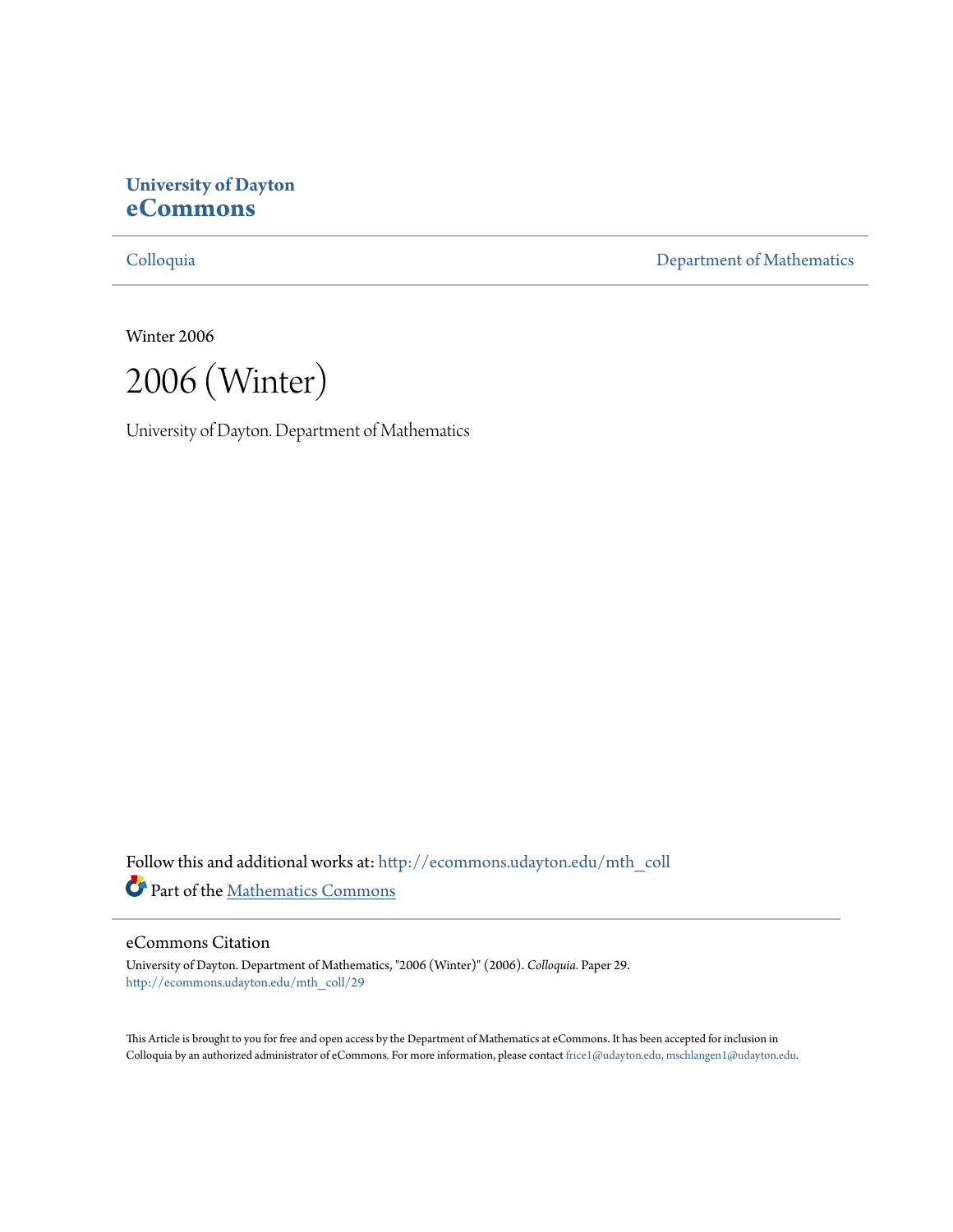#### **Mathematics Colloquium Schedule: Winter 2006**

#### **Department of Mathematics**

# **Contraction Mapping Principle and Resolvent Properties of Volterra Equations**

### Dr. Muhammad Islam

**Abstract**: Contraction mapping principle is employed to obtain three important properties of the resolvent kernel of a linear Volterra integrodifferential equations. These properties have been extensively studied by many researchers during the last 40 years using various methods including Lyapunov's method and the methods of mathematical transforms. In this talk the contraction mapping will be applied to obtain these properties under a very simple and easily verifiable condition. Possible extensions of these results to more general equations including nonlinear perturbed equations as well as integral equations will be discussed.

# **Kauffman NK Model ‐ A Stochastic Combinatorial Optimization Model for Complex Systems** Hemanshu Kaul

**Abstract**: Many scenarios in theoretical biology, physics, and management science can be modeled as discrete complex systems with several interacting components that can be in various states. The aim is to maximize a performance measure involving contributions from each component. This measure may depend on both the state of each component and on interactions between components. In 1987, Kauffman and Levin introduced a combinatorial optimization model for such systems, called the Kauffman NK model, where N is the number of components of the system and K measures the interaction between the components. This was proposed to model the evolution of genomes in theoretical biology but has since been applied in other areas as listed above.

Previous research on the NK model has emphasized simulations and analysis of local optima. Here we focus on rigorous results for global optima. We describe a computational setup using a stochastic network model, which leads to applicable strategies for computing bounds on global optima. Recent papers used tools from analysis and probability to obtain bounds on the expected value of the global optima for fixed K and large N. We present bounds when K grows with N, using ideas and tools from graph theory, probabilistic combinatorics and order statistics. These general ideas are then applied to the analysis of the cases when underlying distributions are uniform and normal distributions.

Hemanshu Kaul was born and raised in India. He has a B.Sc.(Honors) in mathematics from St.Stephen's College, Delhi and a M.Sc. mathematics from Indian Institute of Technology, Bombay. Currently, he is a graduate student at the Department of Mathematics, University of Illinois at Urbana‐Champaign. He works in the fields of Discrete Mathematics and Operations Research, especially graph theory, discrete optimization, and their applications, with his two advisors from Mathematics and Industrial Engineering, and other collaborators.

### **Recognizing Bipartite Tolerance Graphs**

### Dr. Arthur Busch

**Abstrac**t: Interval graphs were first introduced in the late 1950s as a way to model the (then unknown) structure of DNA and have also been useful in analyzing certain scheduling problems. Since their introduction, many generalizations of interval graphs have been suggested, and the study of interval graphs and their generalizations has led to results in a variety of fields including biology, computer science, and mathematics. We will discuss the relationships between interval graphs, probe interval graphs, tolerance graphs and interval bigraphs and digraphs, as well as the algorithms for determining if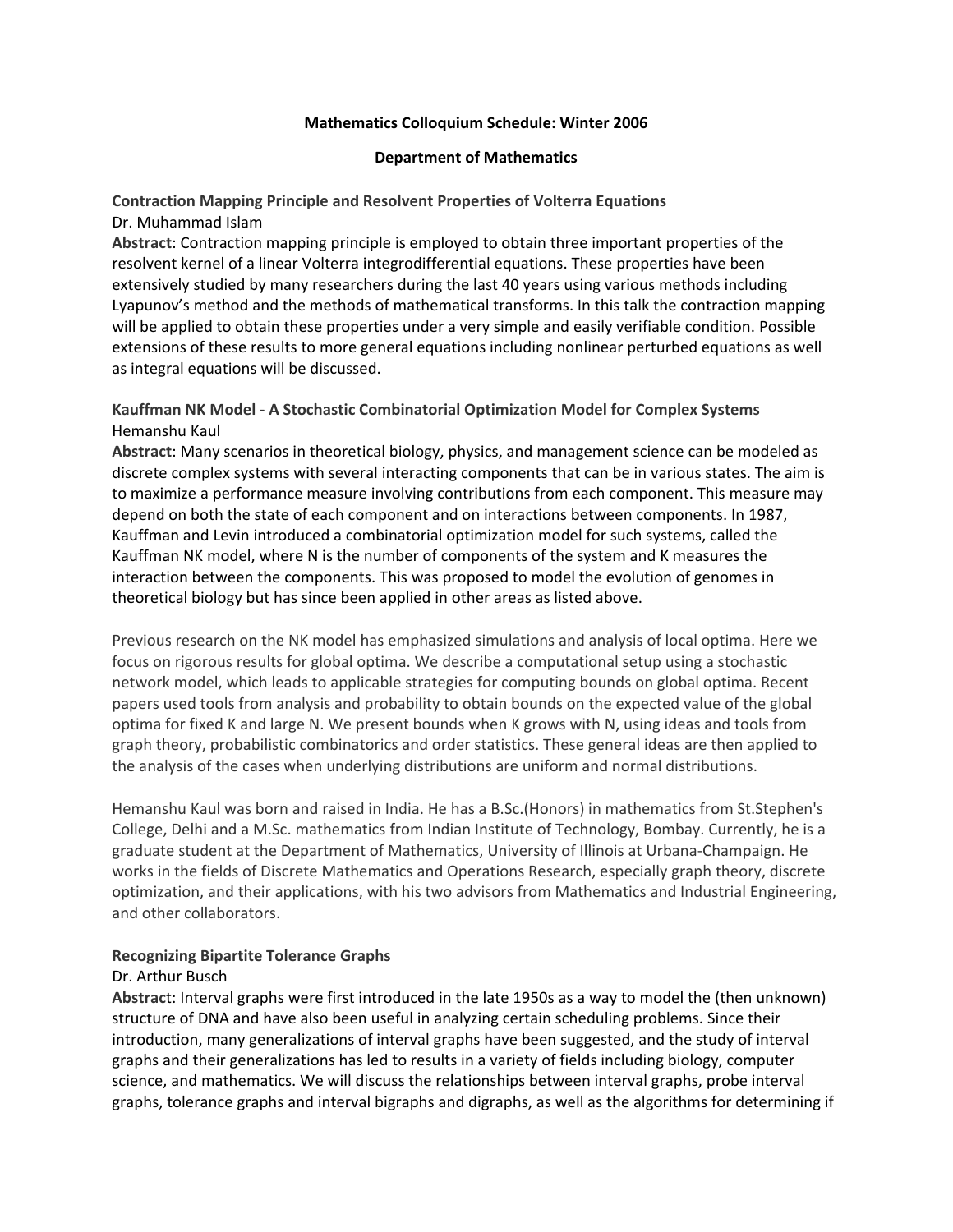a graph G belongs to one or more of these classes. We will then focus on the class of tolerance graphs, and building on a characterization of bipartite tolerance graphs, we will outline a linear-time algorithm to recognize and certify when a bipartite graph is a tolerance graph. An extension of this work gives a related algorithm for the class of bipartite probe interval graphs.

#### **Pseudocodewords and Iterative Decoding of LDPC Codes**

#### Christine Kelley

**Abstract**: Error‐correcting codes are used in everyday practical applications such as digital‐storage media, wireline and wireless networks, and satellite and deep‐space communication systems. Among the many types of codes, those which have underlying graph representations, the so-called "codes on graphs", have gained widespread importance over the last decade. Low‐density parity‐check (LDPC) codes are a class of codes that can be described on sparse graphs. The popularity of LDPC codes is due to their simple decoding. The complexity of a graph‐based iterative decoder that operates on a graph representation of a block length  $n$  LDPC code is only  $O(n)$ . However, these iterative decoders are suboptimal in the sense that they use only the local graph structure of the code for decoding. Discrepancies between iterative and optimal decoding of LDPC codes have recently been attributed to the presence of pseudocodewords. In this talk, we will begin with a brief background on LDPC codes and iterative decoding. We will then look at the effect of pseudocodewords on decoding performance and obtain some lower bounds on the minimum pseudocodeword weight for LDPC codes using the underlying LDPC constraint graph properties, including graph expansion.

#### **Braids and Loop Braids**

#### Dr. Alissa Crans

**Abstrac**t: It is well known to physicists that in 3d spacetime, the process of exchanging identical particles is described by a representation of the braid group,  $B_n$ . In fact, we get an action of  $B_n$  on the configuration space for n identical particles. It turns out that a similar result holds for exchanging particles in 4d spacetime. In this situation, we obtain a theory governed not by the braid group, but by a larger group: the 'loop braid group.' This group has a set of generators that describe two circles trading places without passing through each other, just as if they were point particles, but also a set of generators that switch two loops by passing one through the other. The first set generates a copy of the symmetric group, while the second generates a copy of the braid group. We will carefully describe this loop braid group, give its presentation, and show it is isomorphic to the more familiar 'braid permutation group.'

Bio: Alissa Crans earned her PhD in 2004 at the University of California, Riverside in Lie 2‐Algebras. She is currently a VIGRE Ross Assistant Professor at The Ohio State University. Dr. Crans investigates properties of structures with fascinating names like loops and braids and quandles. As an undergraduate, Dr. Crans studied at the University of Redlands, and was chosen to participate in Carleton College's Summer Mathematics Program in 1997 and in the REU at the College of William and Mary in 1998. Now Dr. Crans regularly participates in programs designed for undergraduate research and/or enhancement in mathematics. She has been a presenter at Carleton College's Summer Mathematics Program, the Nebraska Conference for Undergraduate Women, the EDGE program, and our Undergraduate Mathematics Day. She is a judge for the undergraduate poster session at the Joint Mathematics Meetings. Her honors include being chosen as a 2004‐05 Project NExT Fellow, receiving a grant from the MAA for an undergraduate conference later this month in California, and receiving an AWM travel grant to attend a conference in Australia last year.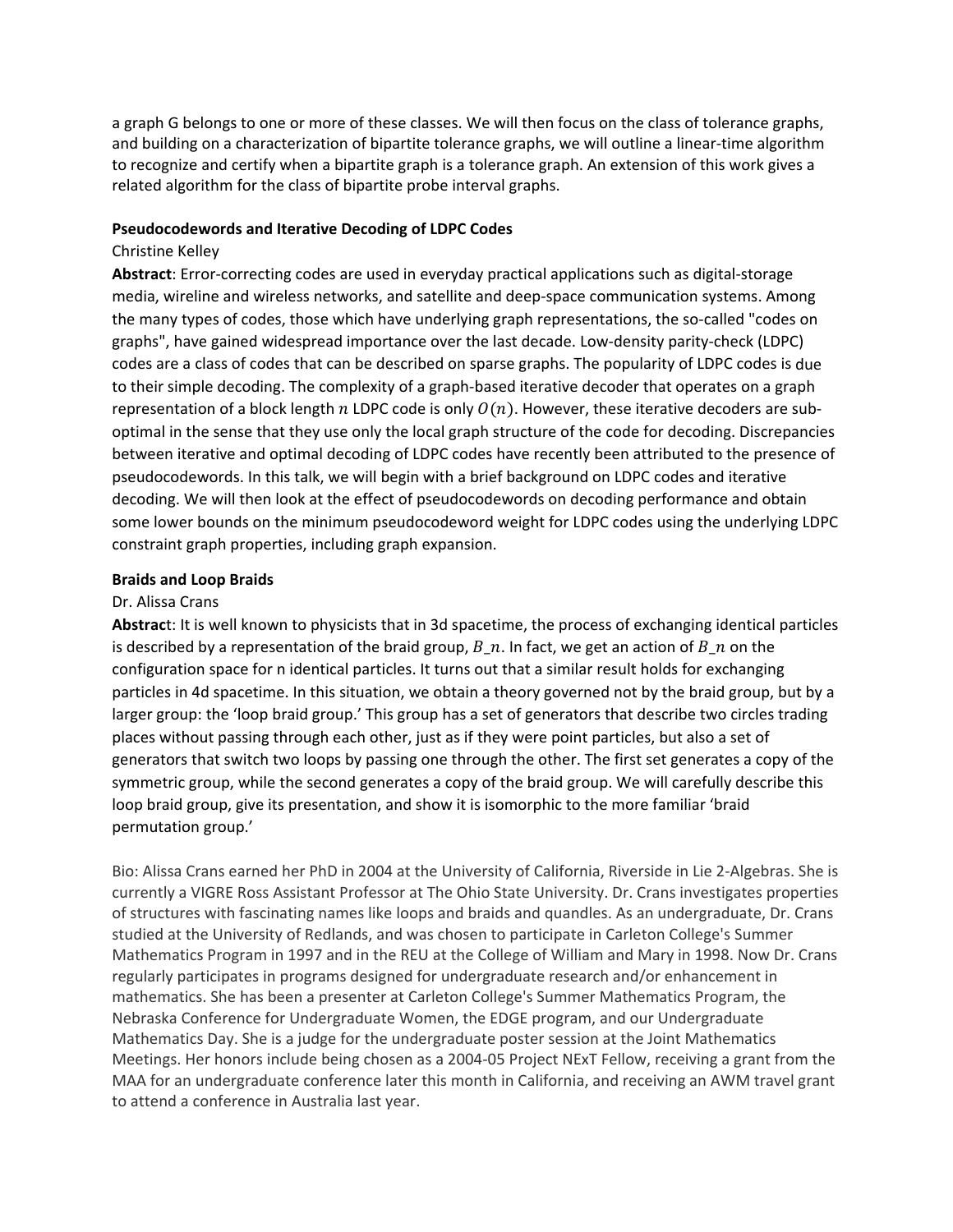### **Asymptotic Stability for Second Order Dynamic Equations on Time Scales**

# Dr. Gro Hovhannisyan

**Abstrac**t: Exponential decay and stability of solutions of dynamic equations on time scales was investigated in papers of R. Aulbach, S. Hilger, C. Potzsche, S. Siegmund, F. Wirth, A. Peterson, C. C. Tisdell, A. Peterson, Y. Raffoul by using Lyapunov method. We use different approach of Levinson based on asymptotic solutions. To examine asymptotic stability of second order dynamic equation on a time scale we establish stability estimates using calculus on time scales, integral representations of solutions via asymptotic solutions, and error estimates.

# **A FFT and Moment Match Based VUL Rider Pricing**

## Ran Huang

**Abstract:** Variable Universal Life (VUL) is a popular product in insurance industry that combines investment with insurance. Rider is an embedded option that offers minimum guaranteed amount at the maturity. In this talk, we first present the mathematical model of the underlying asset price. The model is different from the commonly used Geometrical Brownian Motion (GBM) model. We then propose a FFT algorithm using moment match technique. We conduct numerical simulations and compare the results with the Monte Carlo simulations and finite difference solutions of the PDE satisfied by the price function. By comparing the simulation results of the three numerical methods, we are able to show the feasibility and advantages of the FFT and moment match based method.

## **An Advanced Financial Analysis Toolkit for Excel**

# David Martin

**Abstract:** Excel is a commonly used tool in the financial industry today. The goal was to use John C. Hull's "Options, Futures and Other Derivatives" and Salih N. Neftci's "An Introduction to the Mathematics of Financial Derivatives" to develop an advanced financial analysis toolkit for excel. The package includes the Black‐Scholes analytic solution for Option Pricing, binomial tree option pricing models, trinomial tree option pricing models, and their associated Greeks. The package was tested against DerivaGem Software (included in John C. Hull's "Options, Futures and Other Derivatives") and the Financial Derivates Toolkit for MATLAB® for speed and accuracy.

# **Implied and Realized Volatility for Soybean Option**

### Masako Yatsuki

**Abstract:** Volatility measures how much the prices are likely to change and is an important tool for pricing option and making investment decisions. Two methods that have been used to predict the volatility of stock and commodity prices are time series analysis and implied volatility. Time series methods employ the GARCH model to account for changes in volatility over time. Only the basic price data for predictions of future price and volatility are employed. Implied volatility is obtained using the Black Option Pricing Formula which employs information from option prices and requires iterative numerical algorithms. These two methods are illustrated and compared using soybean and its option prices.

# **A Review of Energy Harvesting Potential**

### Matthew Kocoloski

**Abstrac**t: The issue of peak oil production has recently come to the forefront of discussions in economic,